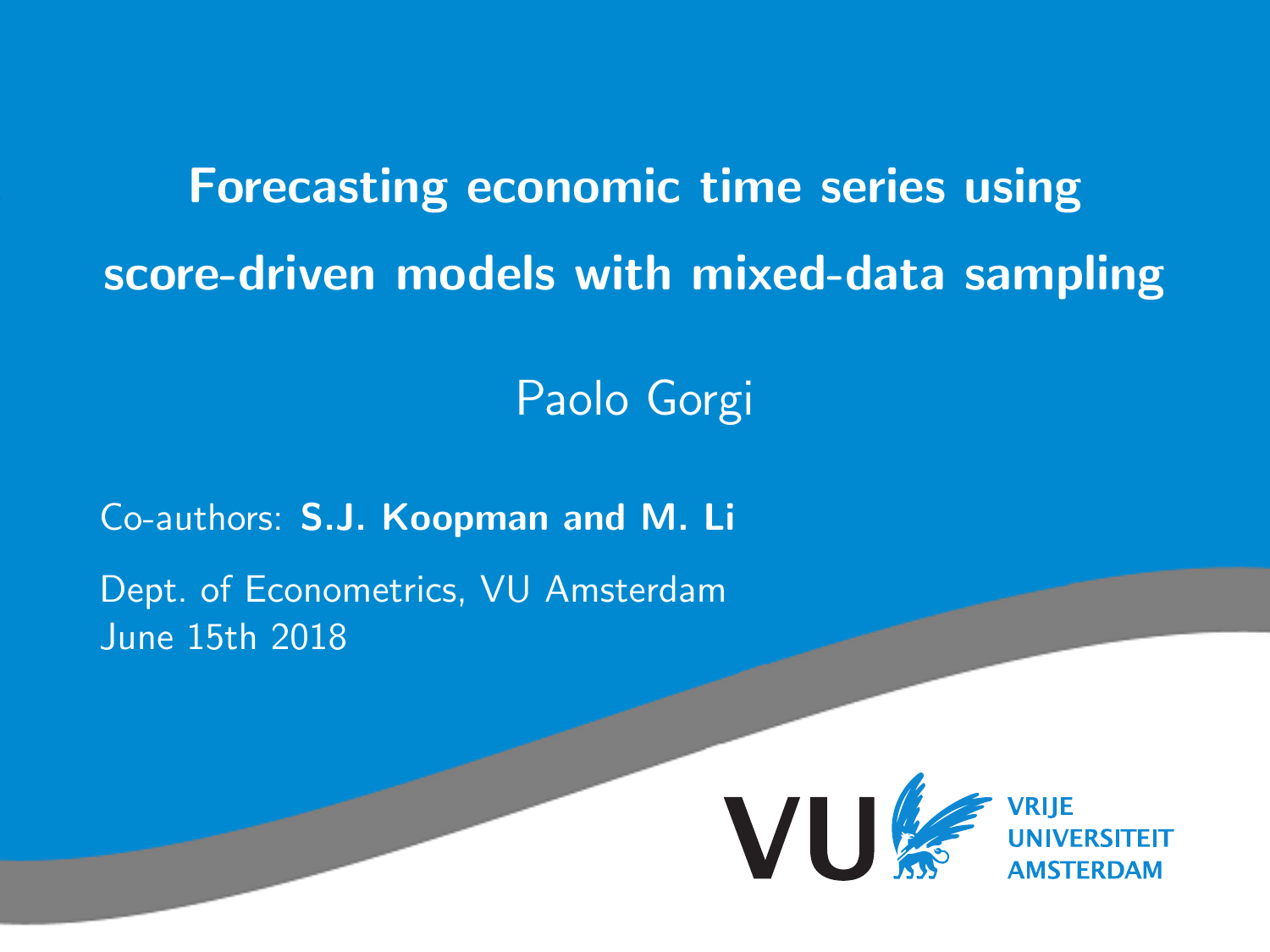



#### 2 [The MIDAS-GAS filter](#page-7-0)

### 3 [Forecasting inflation with MIDAS-GAS](#page-12-0)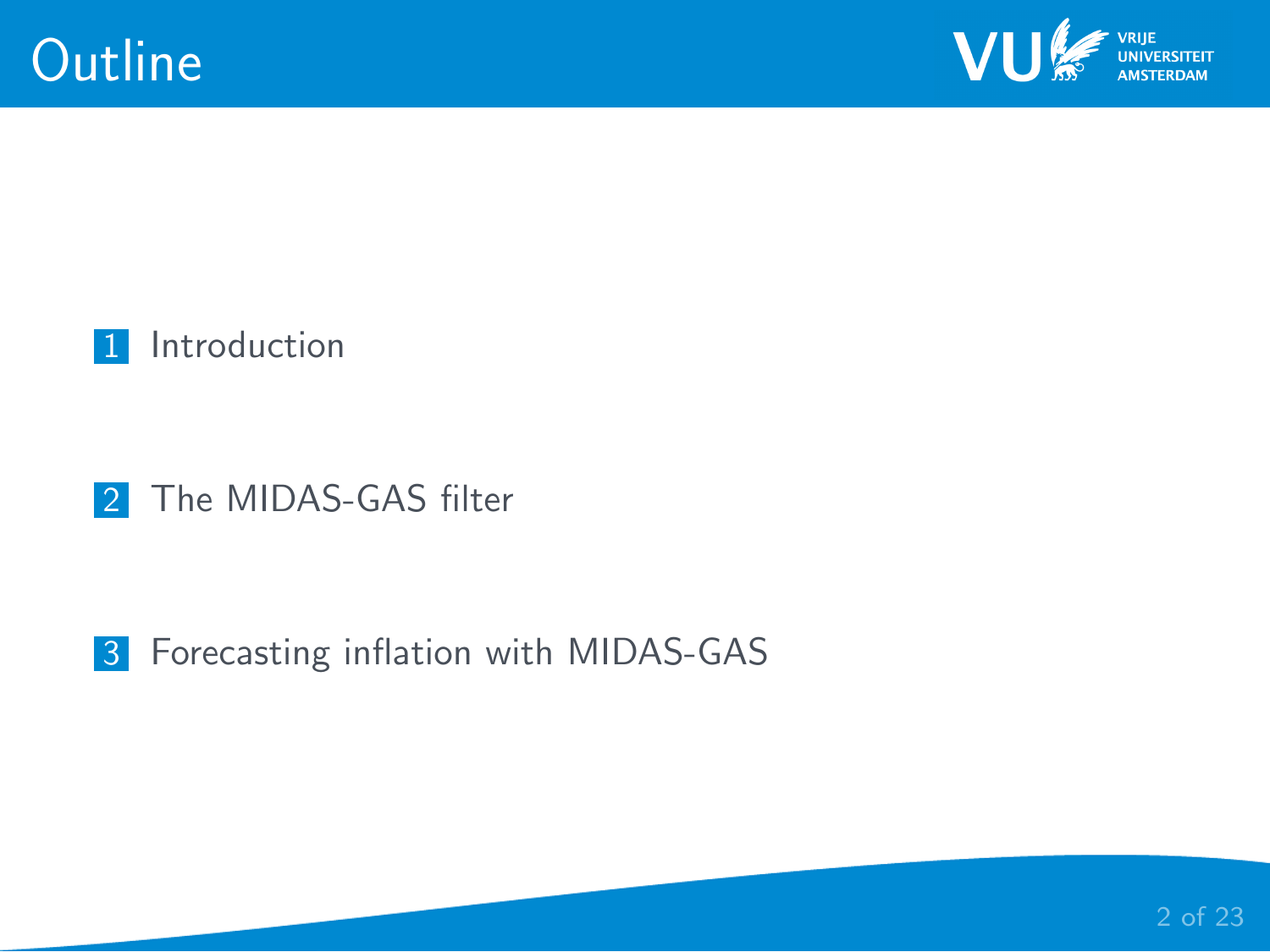

# <span id="page-2-0"></span>Introduction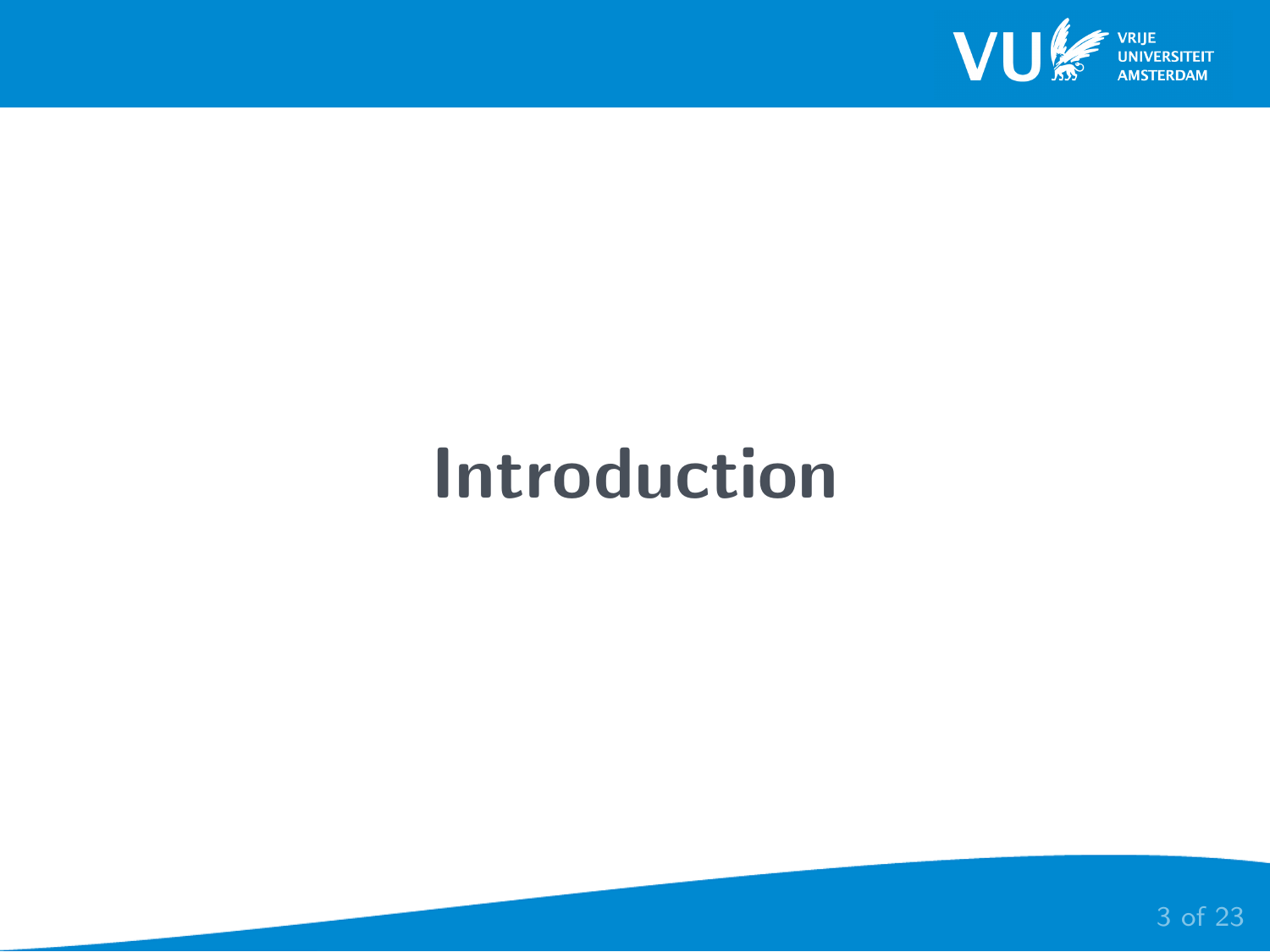

■ The class of Generalized Autoregressive Score (GAS) models of Creal et al. (2013) and Harvey (2013) is

 $y_t \sim p(y_t|f_t;\theta),$ 

 $f_{t+1} = \delta + \phi f_t + \alpha s_t,$ 

where  $p(\cdot|f_t;\theta)$  is the conditional density of  $y_t$  given  $f_t$ .

■ The peculiarity of GAS models is given by the **score innovation** st

$$
s_t = S_t u_t, \quad u_t = \frac{\partial \log p(y_t | f_t; \theta)}{\partial f_t},
$$

where  $S_t$  is a scaling factor.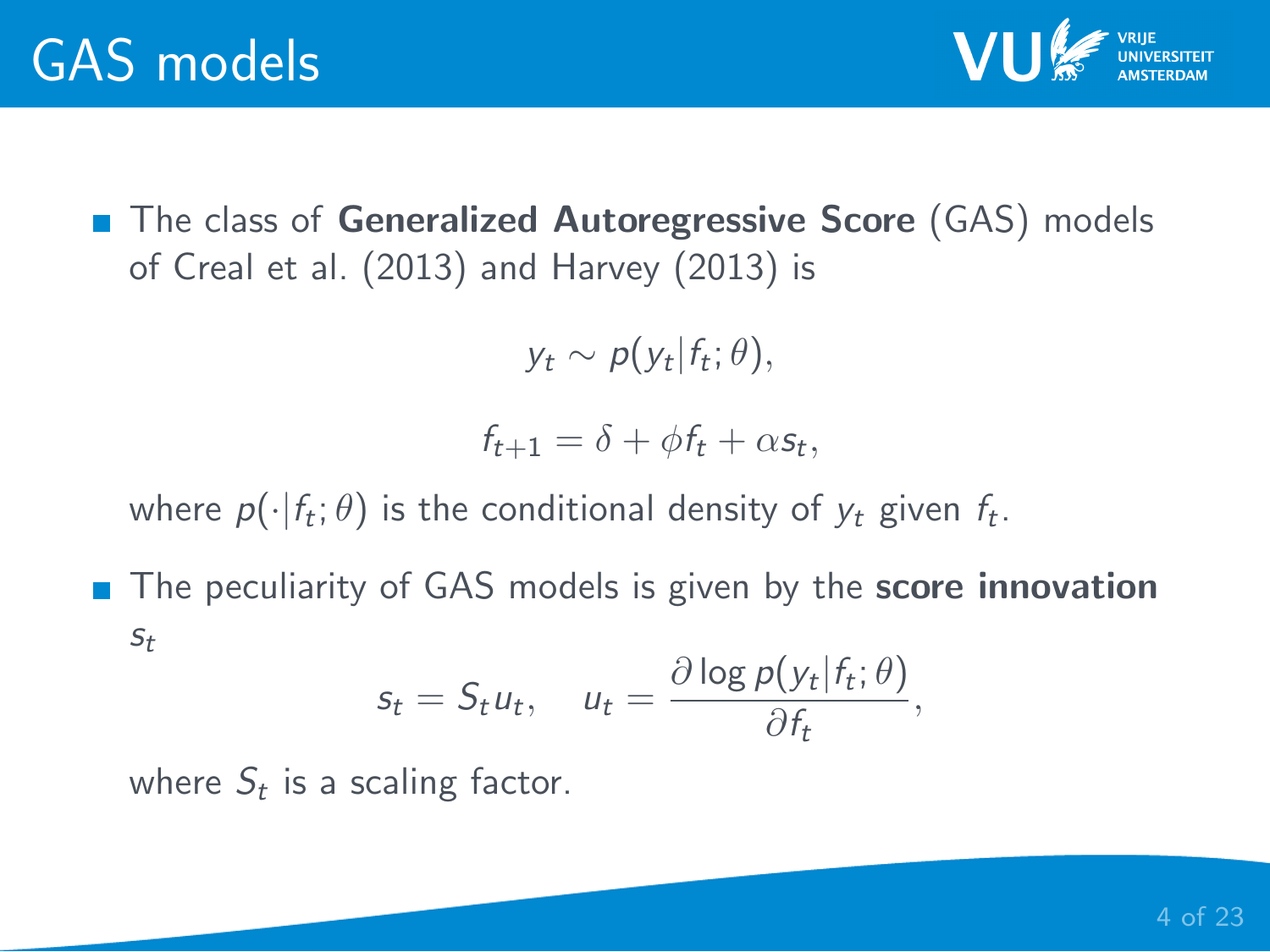

**Time-varying mean:** 

$$
y_t = f_t + \epsilon_t,
$$

- If  $\epsilon_t$  is **Normal**:  $\mathsf{ARMA}(1,1)$  model
- If  $\epsilon_t$  is <code>Student-t</code>: Robust filter, *Harvey and Luati (2014)*
- Time-varying variance:

$$
y_t = \sqrt{f_t} \epsilon_t,
$$

- If  $\epsilon_t$  is **Normal**:  $\mathsf{GARCH}(1,1)$  model
- If  $\epsilon_t$  is  ${\sf Student\text{-}t}$ : Robust filter, *Creal et al. (2013)*
- $\blacksquare$  In general, we can make time varying parameters of parametric distributions such as Poisson, Bernulli, ordered probit, etc.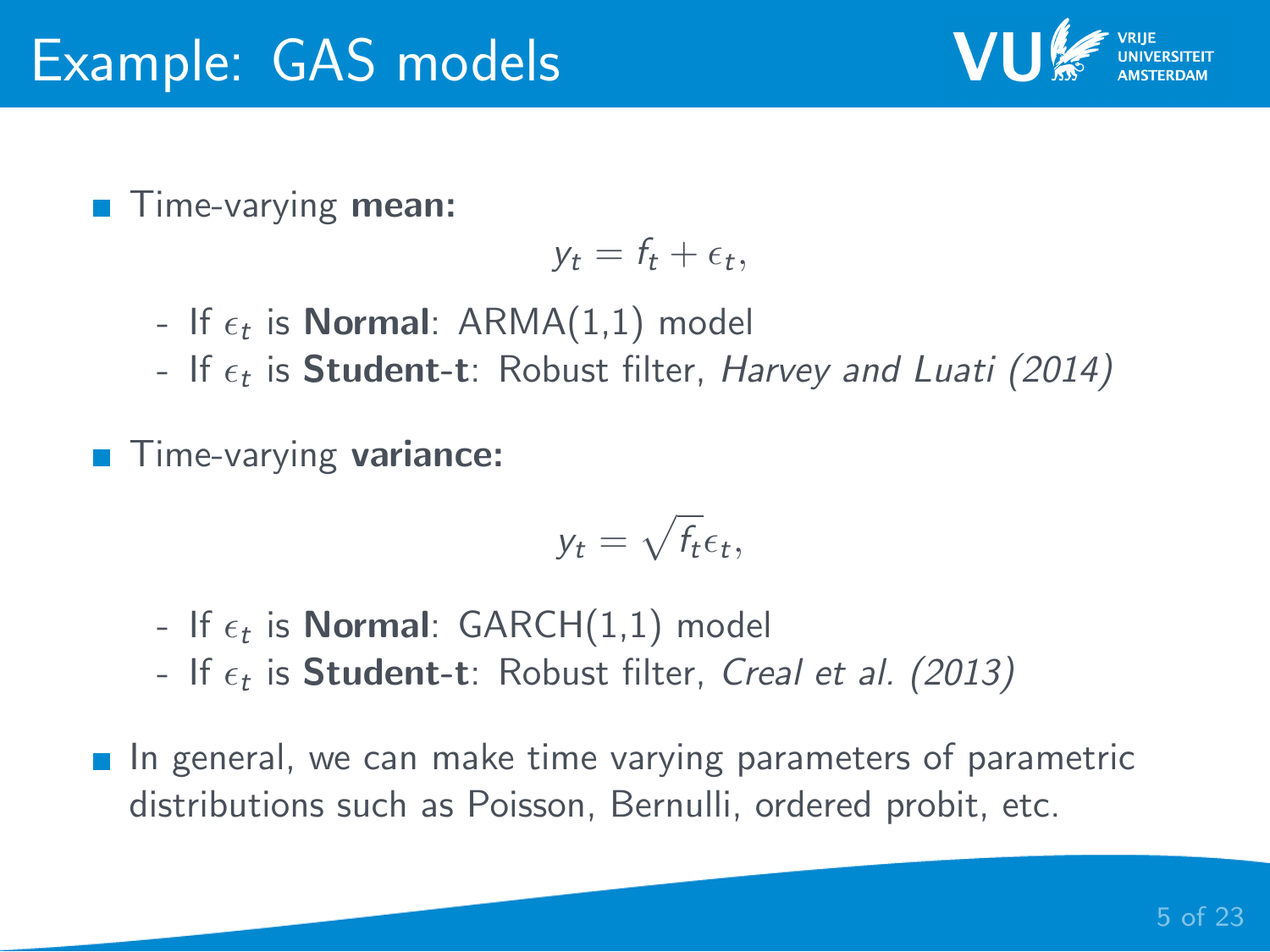

- GAS models have several appealing features:
	- Flexible specifications: Heteroscedasticity as well as heavy-tailed distributions can be easily accounted for.
	- Easy to implement: likelihood function in closed form.
	- Powerful forecasting tools: accurate predictions in applications.
- Often the variable we wish to forecast is measured with a different frequency than other explanatory variables. Appropriate methods are needed to account for this.
- The MIDAS-GAS filter exploits the full potential of GAS models and accounts for mixed frequencies through a MIDAS weighting scheme of the score-innovations.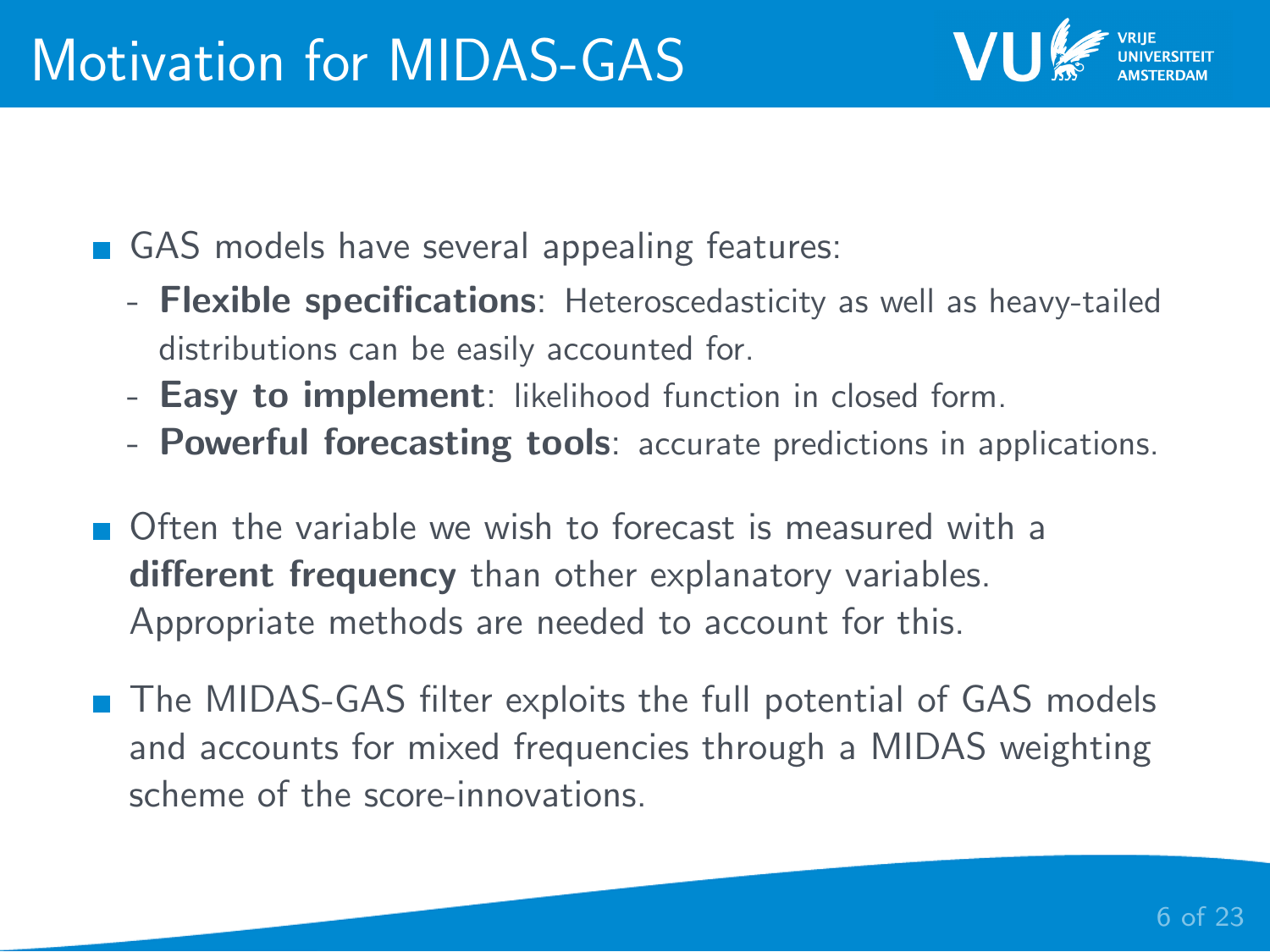

### **Linear factor models**

- MARIANO AND MURASAWA (2003), SCHUMACHER AND BREITUNG (2008) and BLASQUES ET AL. (2016): Treating low frequency variables as missing values, Kalman filter is used to extract and forecast the low frequency signal.
- FRALE AND MONTEFORTE (2011): Factor model with high frequency variable transformed via MIDAS weighting scheme.
- MARCELLINO AND SCHUMACHER (2010): 2 steps approach. First step, factors from high frequency variable obtained via PCA. Second step, MIDAS regression using the factors.

### GAS models

- CREAL ET AL. (2014): GAS filter where mixed frequencies are handled by introducing missing observations (Ad hoc method).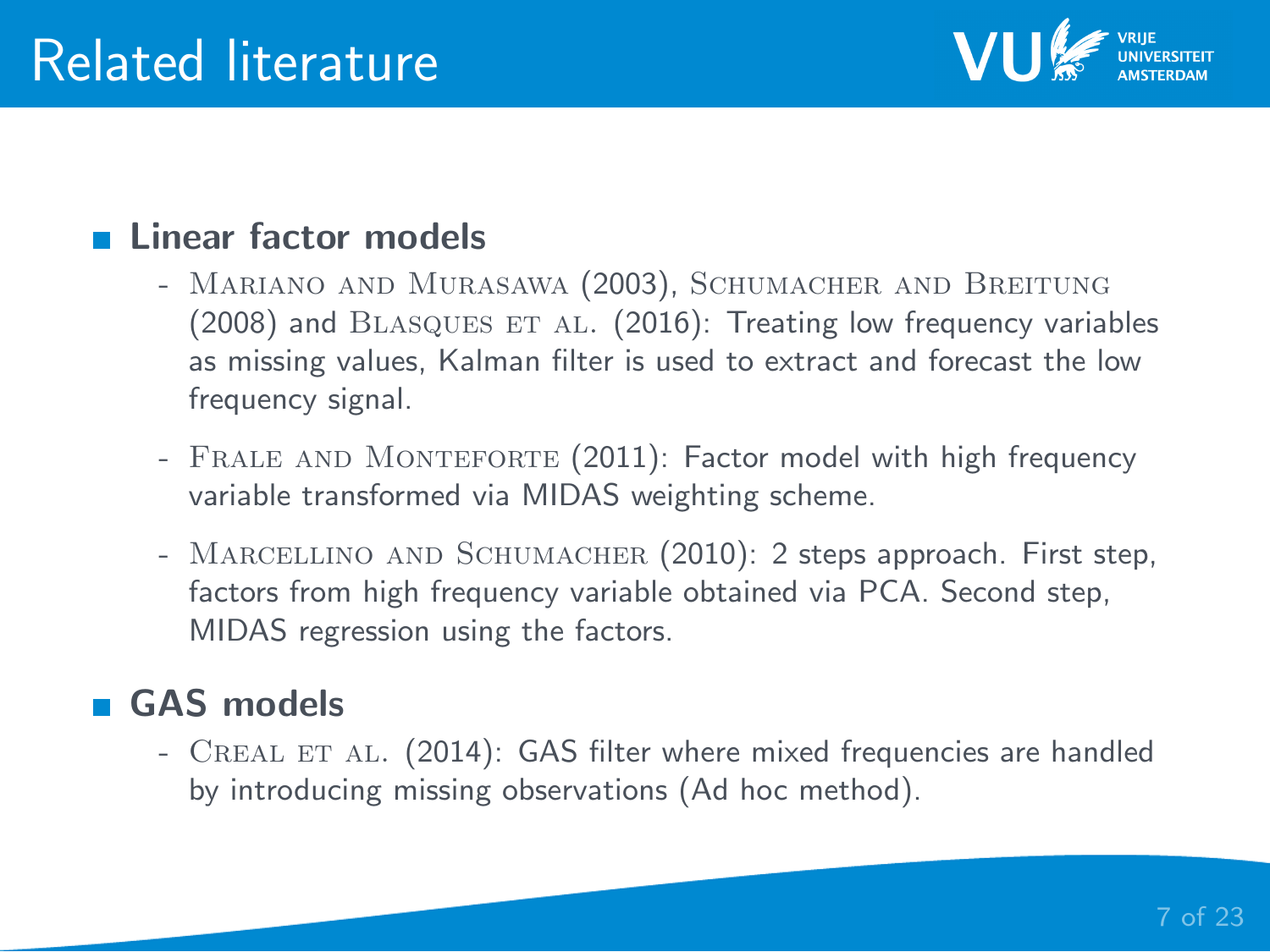

# <span id="page-7-0"></span>The MIDAS-GAS filter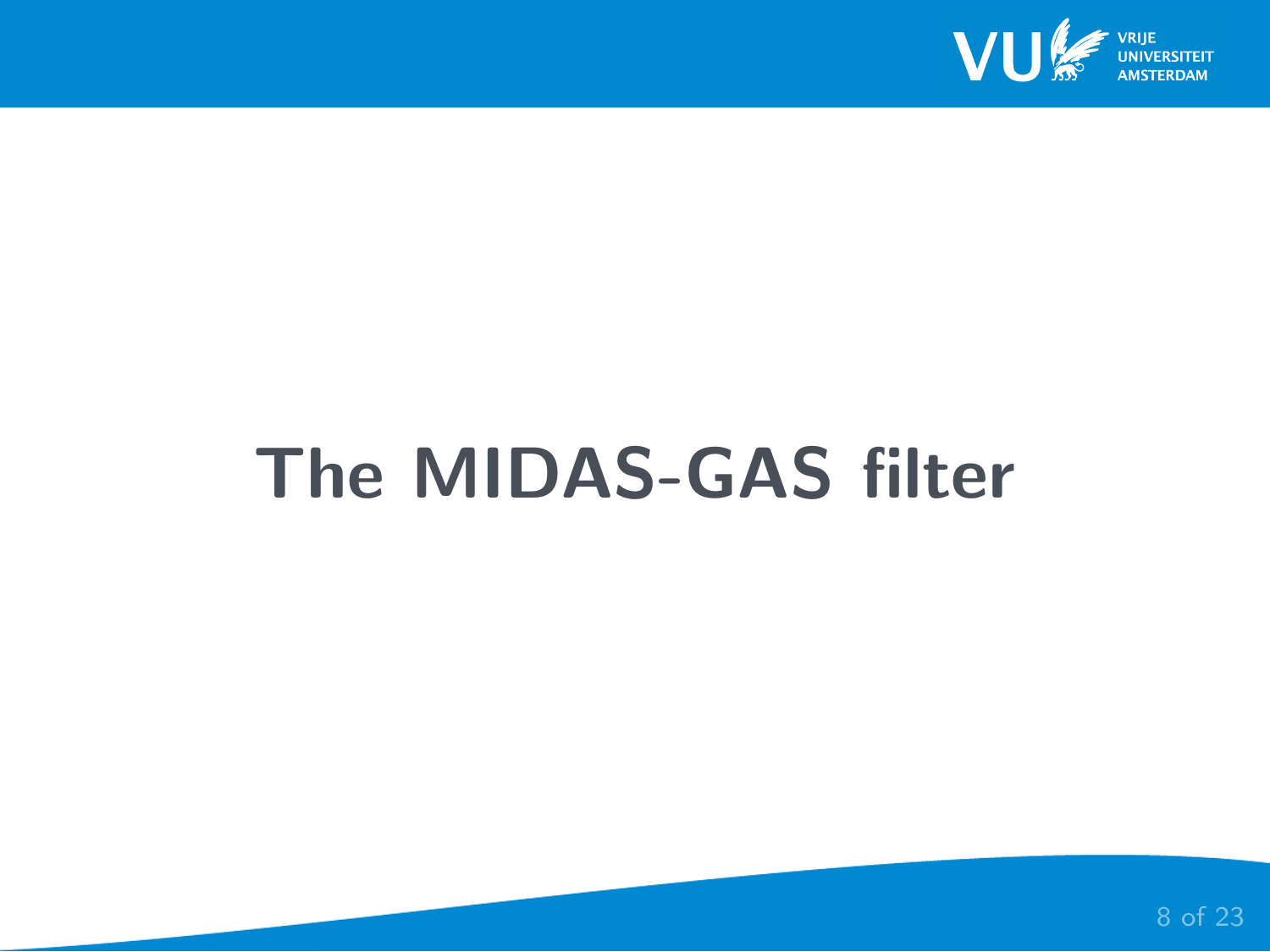

- The aim is forecasting a variable of interest  $y_t^L$ , which is sampled at a **low frequency**  $L$ .
- An explanatory variable  $\mathbf{x}_t^H = (x_{1,t}^H, \ldots, x_{n_x,t}^H)'$  that is sampled at an high frequency  $H$  is available. Here t denotes the time index of the low frequency variable.

## ■ Example:

- $L$  is quarterly and  $H$  is daily
- $n_x$  is the numbers of days in a quarter (about 65)
- $\ x_{i,t}^H$  is the explanatory variable the *i*-th day of quarter  $t$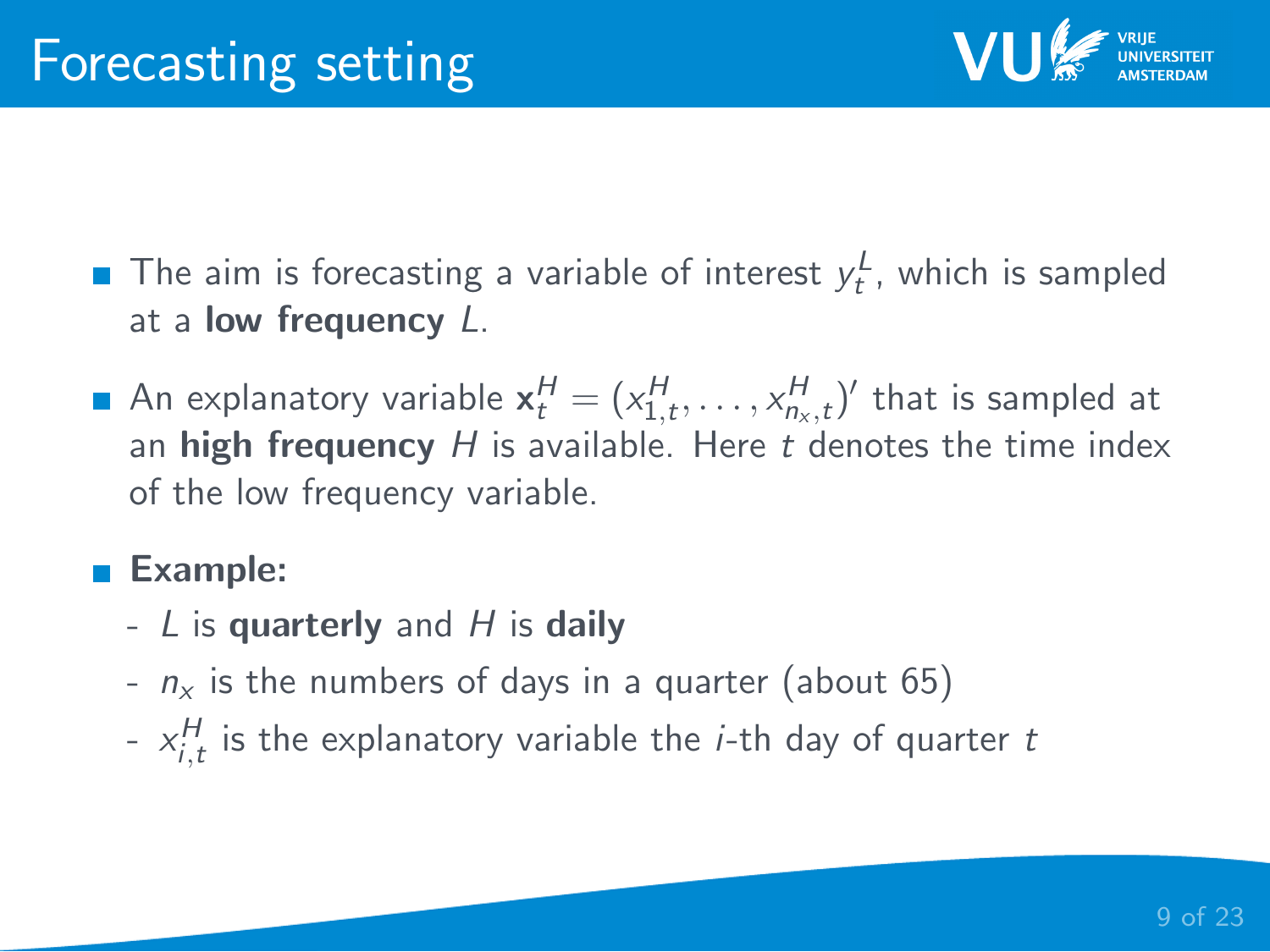

## ■ We consider the following structure:

- Dynamic properties of  $y_t^L$  and  $x_t^H$  depend on a common time-varying parameter  $f_t$ .
- $y_t^L$  and  $\mathbf{x}_t^H$  are independent conditional on  $f_t$ .
- Under these conditions, the classic **score innovation** for  $f_t$  is

$$
s_t = s_t^y + \sum_{i=1}^{n_x} s_t^{x_i},
$$

where  $s_t^y$  is the score contribution from  $y_t^L$  and  $s_t^{x_i}$  from  $x_{i,t}^H$ .

**Idea:** transform score contribution through a MIDAS weighting scheme to account for time order of the scores  $s_t^{x_i}$ ,  $i = 1, \ldots, n_x$ .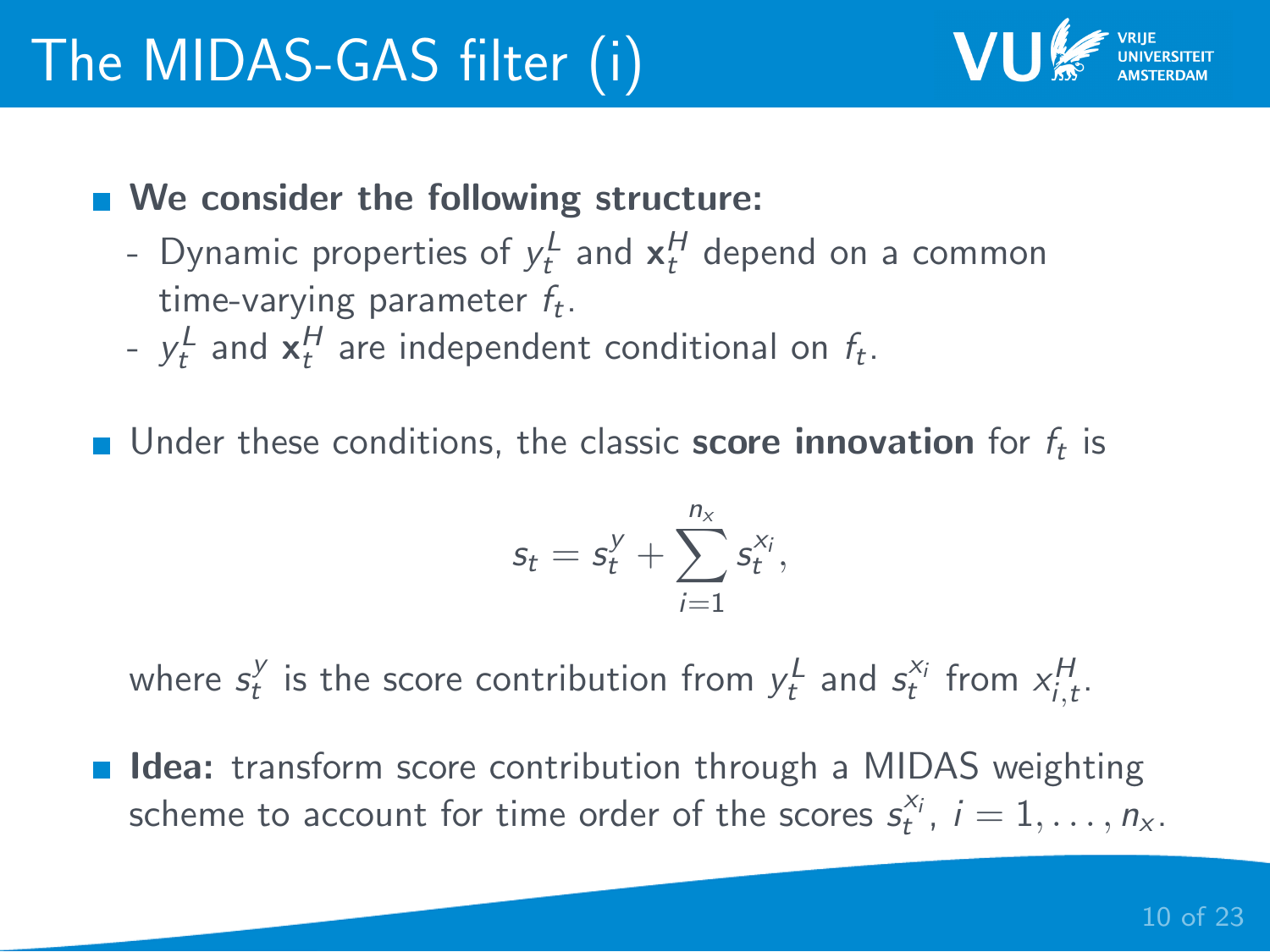

■ The **MIDAS-GAS** model is specified as

$$
y_t^L \sim p_y(y_t^L|f_t; \theta), \quad x_{i,t}^H \sim p_x(x_{i,t}^H|f_t; \theta), \quad i = 1, \ldots, n_x,
$$

where

$$
f_{t+1} = \delta + \phi f_t + \alpha_y s_t^y + \alpha_x \sum_{i=1}^{n_x} \omega_i(\varphi) s_t^{x_i},
$$

where  $\omega_i(\varphi)$ ,  $i = 1, \ldots, n_x$ , represent the MIDAS weights.

**The exponential Almon Lag weights** are

$$
\omega_i(\varphi) = \frac{\exp(\varphi_1 i + \varphi_2 i^2)}{\sum_{i=1}^{n_x} \exp(\varphi_1 i + \varphi_2 i^2)},
$$

where  $\varphi = (\varphi_1, \varphi_2)'$ .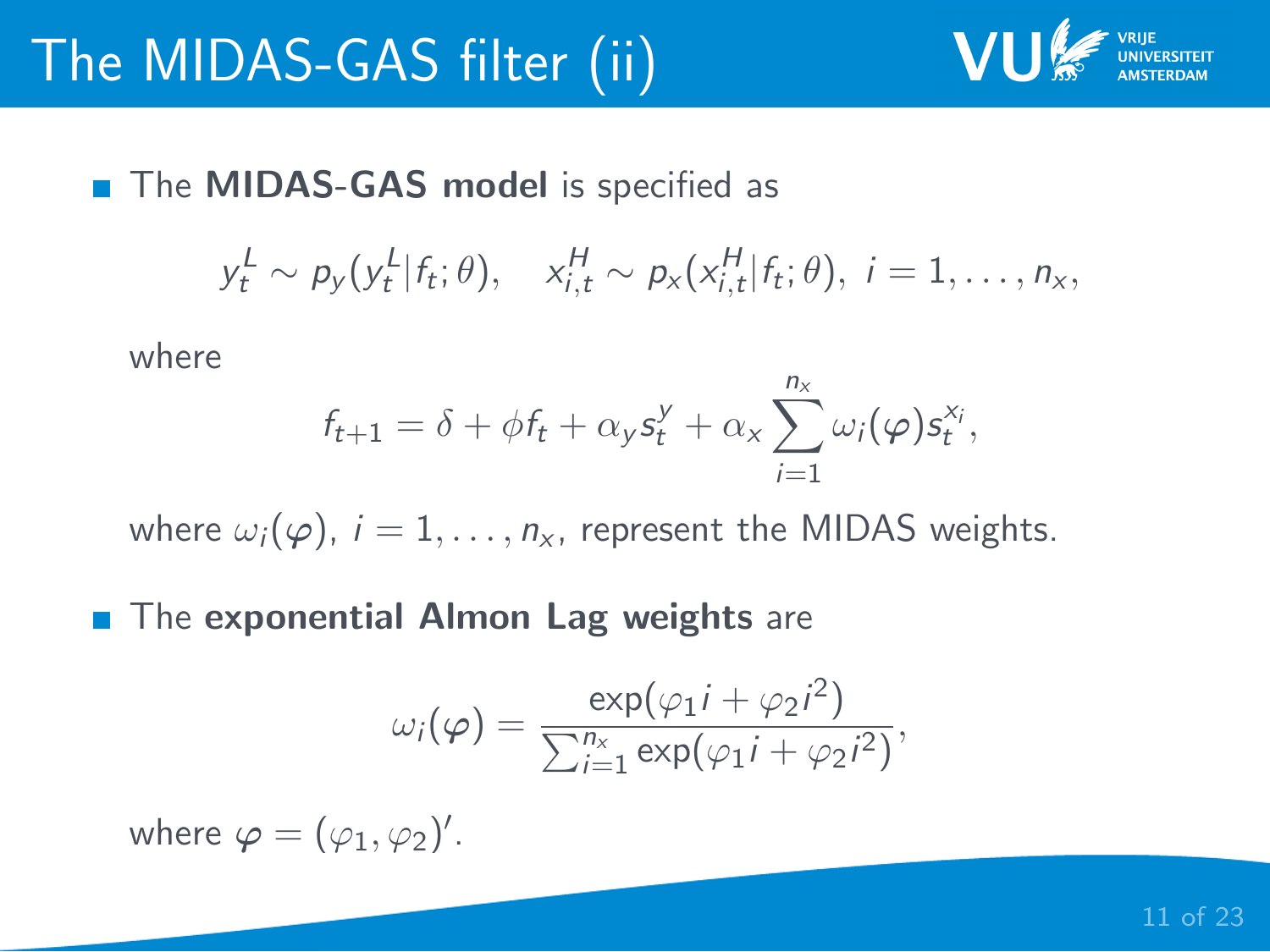# Weighted likelihood estimation

- The objective of the MIDAS-GAS model is forecasting the low frequency variable  $y_t^H$ . We consider the **weighted likelihood** approach of Blasques et al. (2016) to account for this.
- **Estimation of the static parameter vector**  $\theta$  **is performed by** maximizing the weighted likelihood

$$
L_T^W(\theta) = \sum_{t=1}^T \log p_y(y_t^L | f_t; \theta) + W \sum_{t=1}^T \sum_{i=1}^{n_x} \log p_x(x_{i,t}^H | f_t; \theta),
$$

where T is the sample size and  $W \in [0, 1]$  is a given weight.

We set  $W=0$ :  $\mathsf{consider\ only\ the\ likelihood\ contribution\ of\ }y_t^H$ (identification: parameters of  $x_t^H$  enter the likelihood through  $f_t$ ).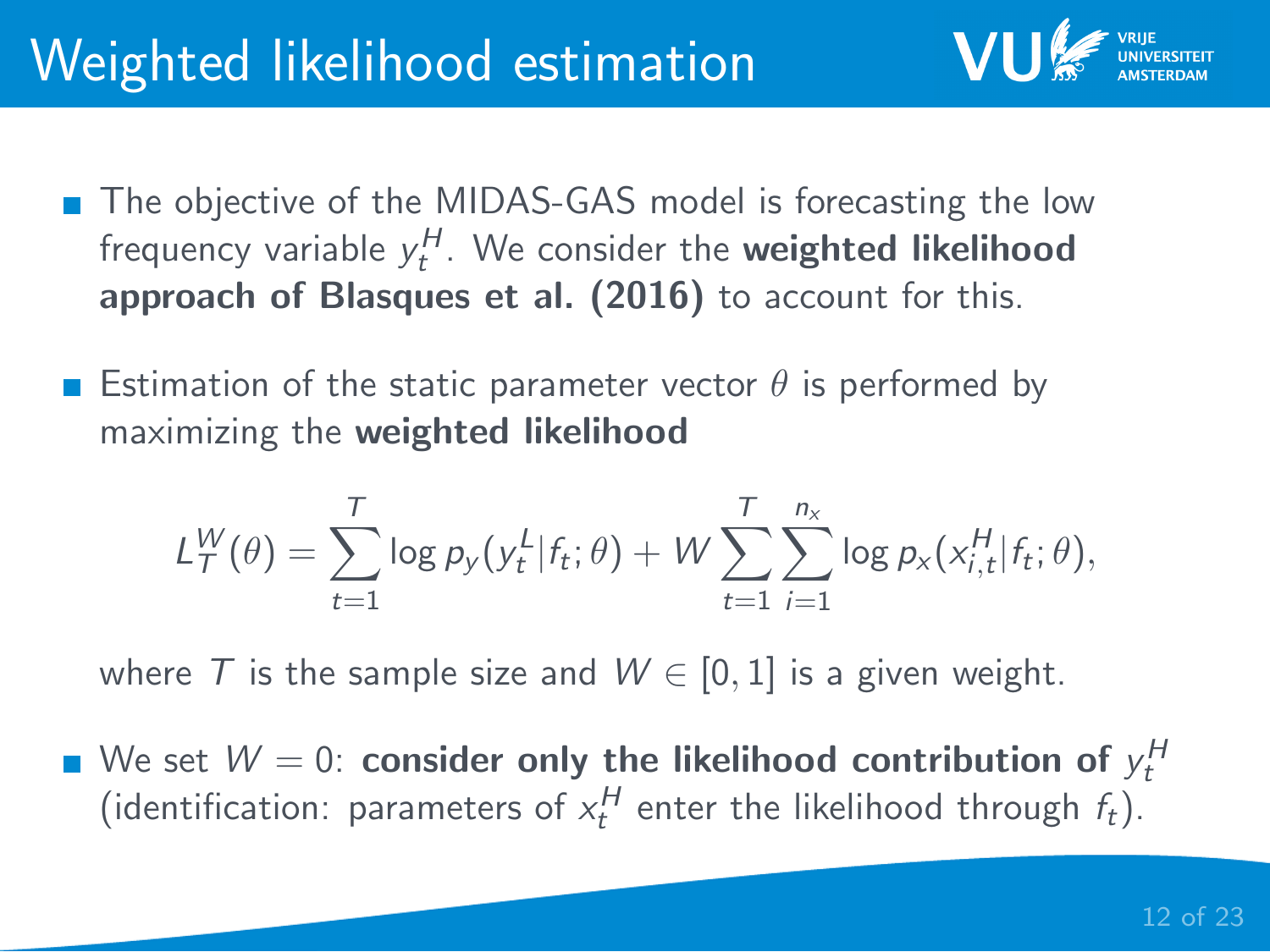

# <span id="page-12-0"></span>Forecasting Inflation with MIDAS-GAS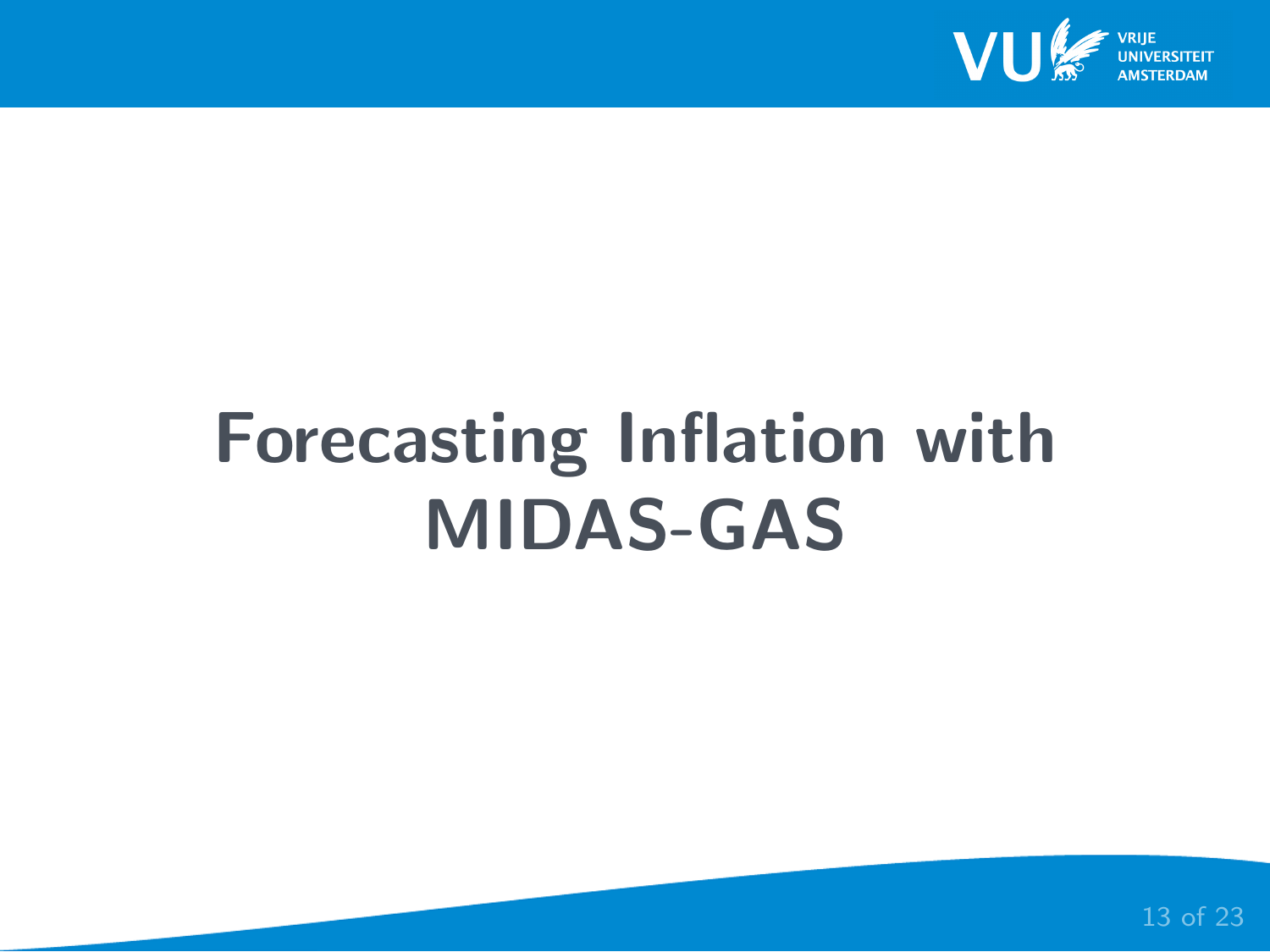Our aim is forecasting quarterly headline inflation using daily effective federal funds rates (EFFR) as predictor (Armesto et al. 2010). We consider data from 1955 to 2016.

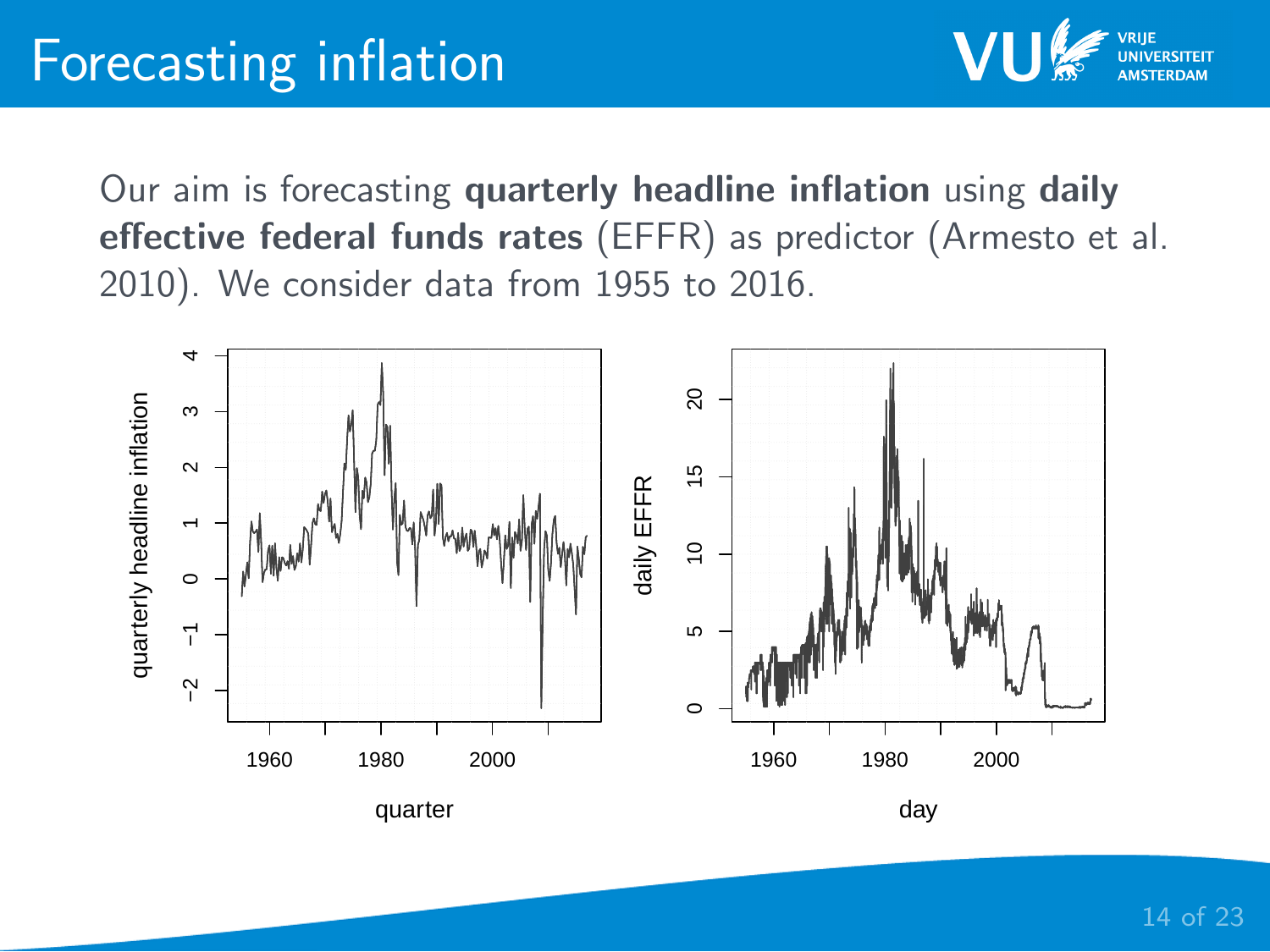**MIDAS-GAS factor model** with conditional heteroscedasticity:

$$
\begin{bmatrix} y_t^L \\ x_t^H \end{bmatrix} = \begin{bmatrix} 1 \\ \lambda_\mu^{\times} \mathbf{1}_{n_{\mathbf{x}}} \end{bmatrix} \mu_t + \sigma_t \begin{bmatrix} \epsilon_{\mathbf{y},t} \\ \epsilon_{\mathbf{x},t} \end{bmatrix},
$$

where  $\epsilon_{v,t}$  and  $\epsilon_{x,t}$  are independent errors.

 $\blacksquare$  The time-varying factor mean and variance are:

$$
\mu_{t+1} = \mu_t + \alpha_\mu^y s_{\mu,t}^y + \alpha_\mu^x \sum_{i=1}^{n_x} \omega_i(\varphi) s_{\mu,t}^{x_i},
$$

$$
\sigma_{t+1}^2 = \delta + \phi \sigma_t^2 + \alpha_\sigma^y s_{\sigma,t}^y + \alpha_\sigma^x \sum_{i=1}^{n_x} \omega_i(\varphi) s_{\sigma,t}^{x_i},
$$

The score innovations depend on the distribution of the errors.

VI.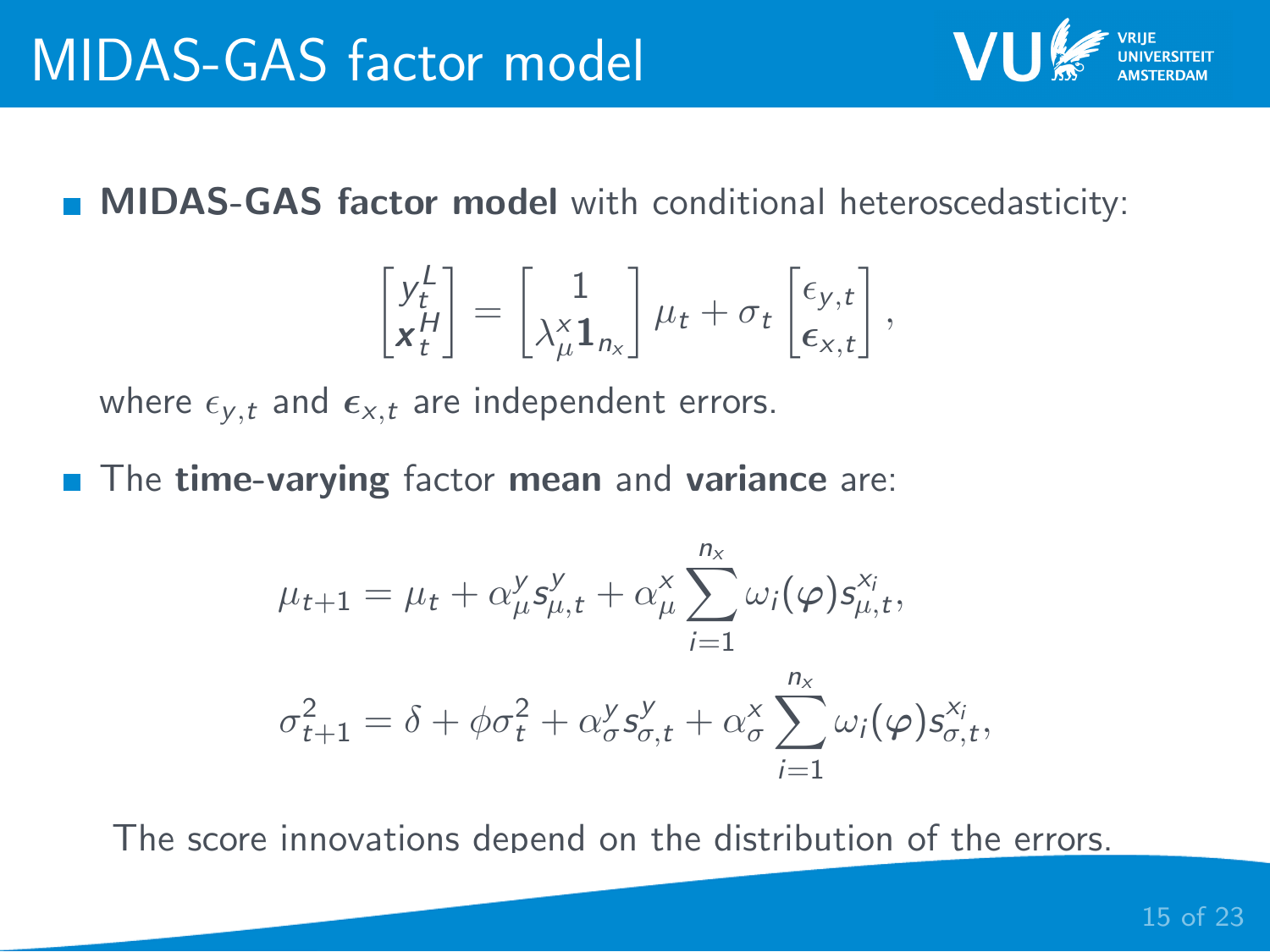

We consider two different specifications for the error terms

**Normal distribution** ( $\epsilon_{y,t} \sim N(0,1)$  and  $\epsilon_{x_i,t} \sim N(0,1)$ ):

$$
s_{\mu,t}^y = y_t^L - \mu_t, \t s_{\mu,t}^x = x_{i,t}^H - \lambda_\mu^x \mu_t,
$$
  
\n
$$
s_{\sigma,t}^y = (y_t^L - \mu_t)^2 - \sigma_t^2, \t s_{\sigma,t}^y = (x_{i,t}^H - \lambda_\mu^x \mu_t)^2 - \sigma_t^2.
$$

**Student-t distribution**  $(\epsilon_{y,t} \sim t_{\nu}(0,1)$  and  $\epsilon_{x_i,t} \sim N(0,1)$ ):

$$
s_{\mu,t}^y = \frac{(\nu+1)(y_t^L - \mu_t)}{(\nu-2) + (y_t^L - \mu_t)^2 \sigma_t^{-2}}, \qquad s_{\mu,t}^{x_i} = x_{i,t}^H - \lambda_{\mu}^x \mu_t,
$$
  

$$
s_{\sigma,t}^y = \frac{(\nu+1)(y_t^L - \mu_t)^2}{(\nu-2) + (y_t^L - \mu_t)^2 \sigma_t^{-2}} - \sigma_t^2, \quad s_{\sigma,t}^{x_i} = (x_{i,t}^H - \lambda_{\mu}^x \mu_t)^2 - \sigma_t^2.
$$

The Student-t distribution leads to a robust update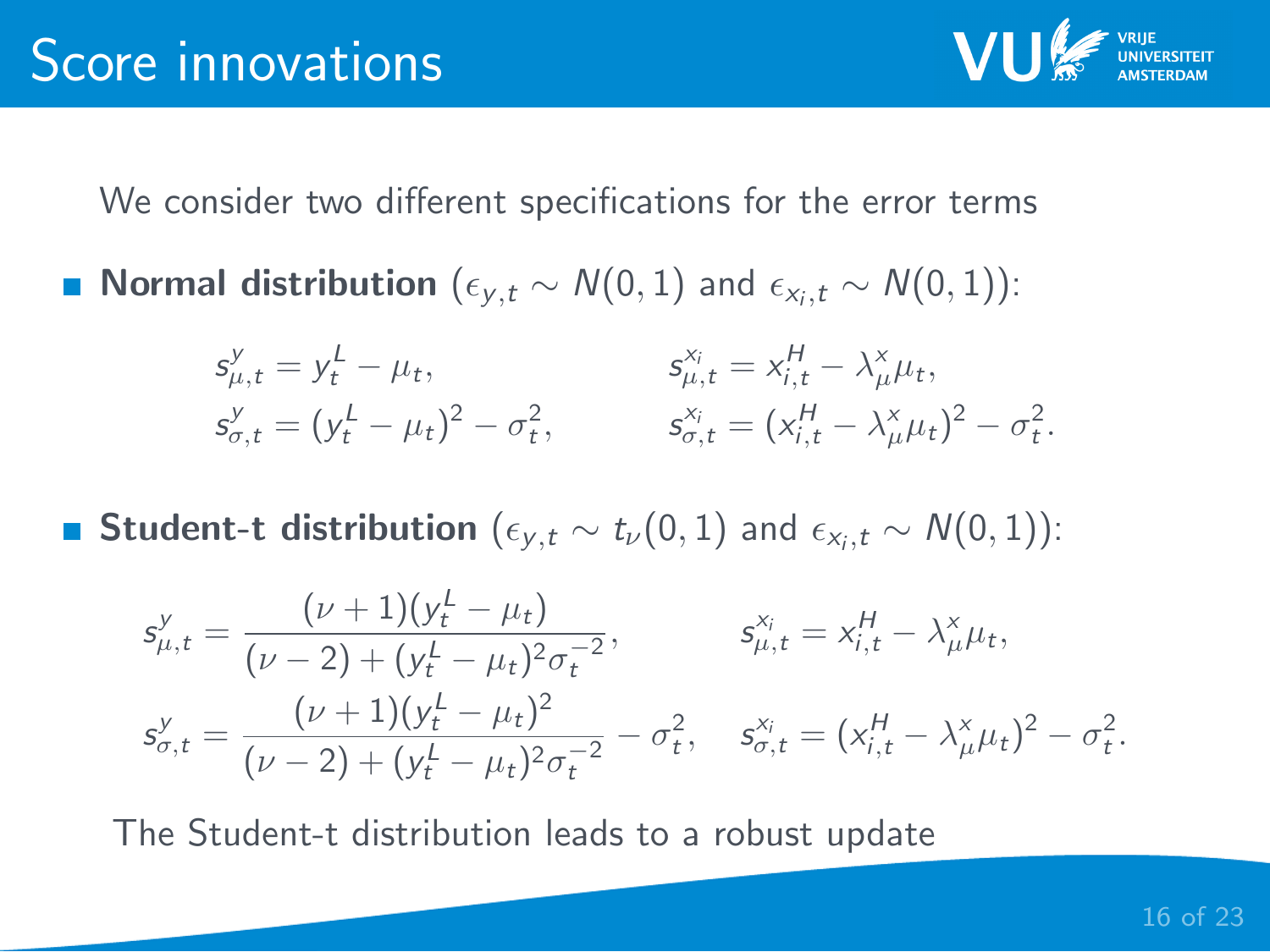

|                                                              |  |  |  |  | $\nu \quad \lambda^x_\mu \quad \alpha^y_\mu \quad \alpha^x_\mu \quad \alpha^y_\sigma \quad \alpha^x_\sigma \quad \delta \quad \phi$ llik |
|--------------------------------------------------------------|--|--|--|--|------------------------------------------------------------------------------------------------------------------------------------------|
| t-MIDAS-GASg 7.36 1.49 0.46 0.14 0.23 0.07 2.21 0.87 -319.83 |  |  |  |  |                                                                                                                                          |
| <b>t-MIDAS-GAS</b> 5.16 1.38 0.45 0.13 - - 2.87 - -333.89    |  |  |  |  |                                                                                                                                          |
| MIDAS-GASg - 1.62 0.54 0.11 0.23 0.21 2.31 0.81 -476.68      |  |  |  |  |                                                                                                                                          |
| <b>MIDAS-GAS</b>                                             |  |  |  |  | $-1.61$ 0.51 0.09 $ -3.44$ $ -511.36$                                                                                                    |

Table: Parameter estimates of the models.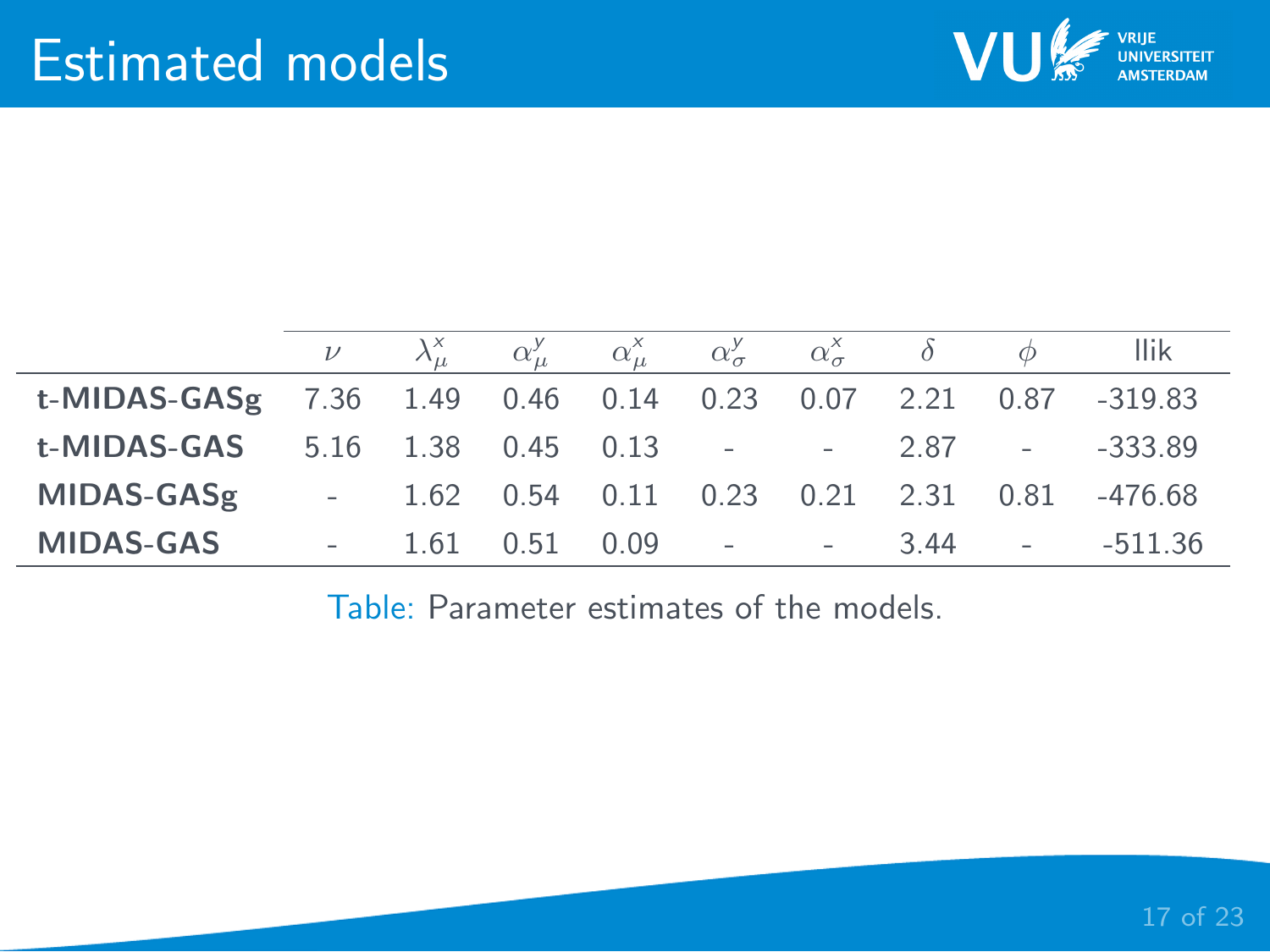# Estimated MIDAS weights



Figure: Estimated MIDAS weighting function.

VU

VRIIE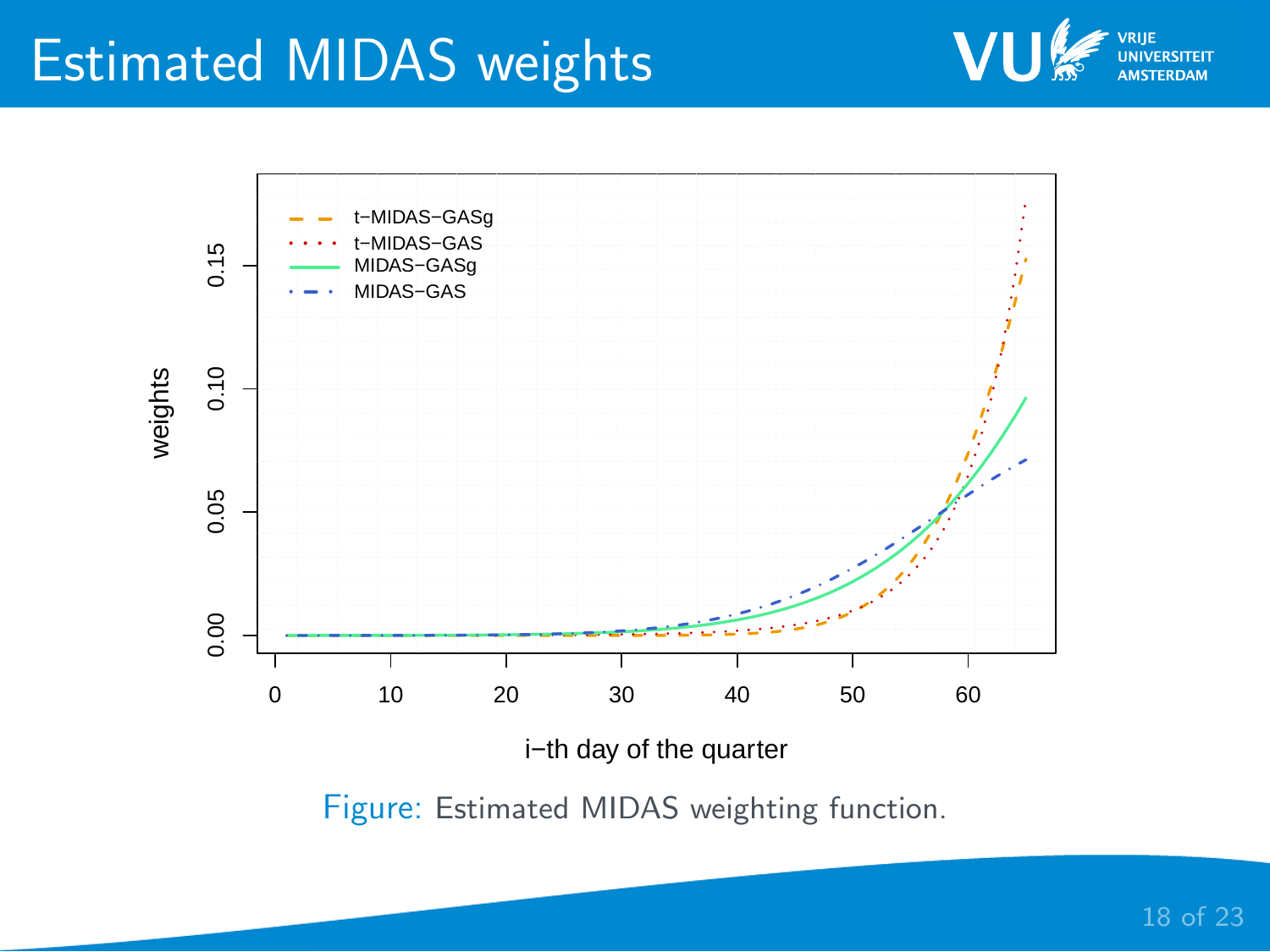

- We consider out-of-sample period from 1993 to 2016. Forecasts are based on rolling window approach.
- **Besides our MIDAS-GAS** models, several competing models are included in the comparison: MIDAS regression, factor-MIDAS (Frale and Monteforte, 2011), AR and standard GAS models.
- We evaluate forecasting accuracy using the following criteria:
	- Point forecasts: Mean Squared Error
	- Density forecasts: log score criterion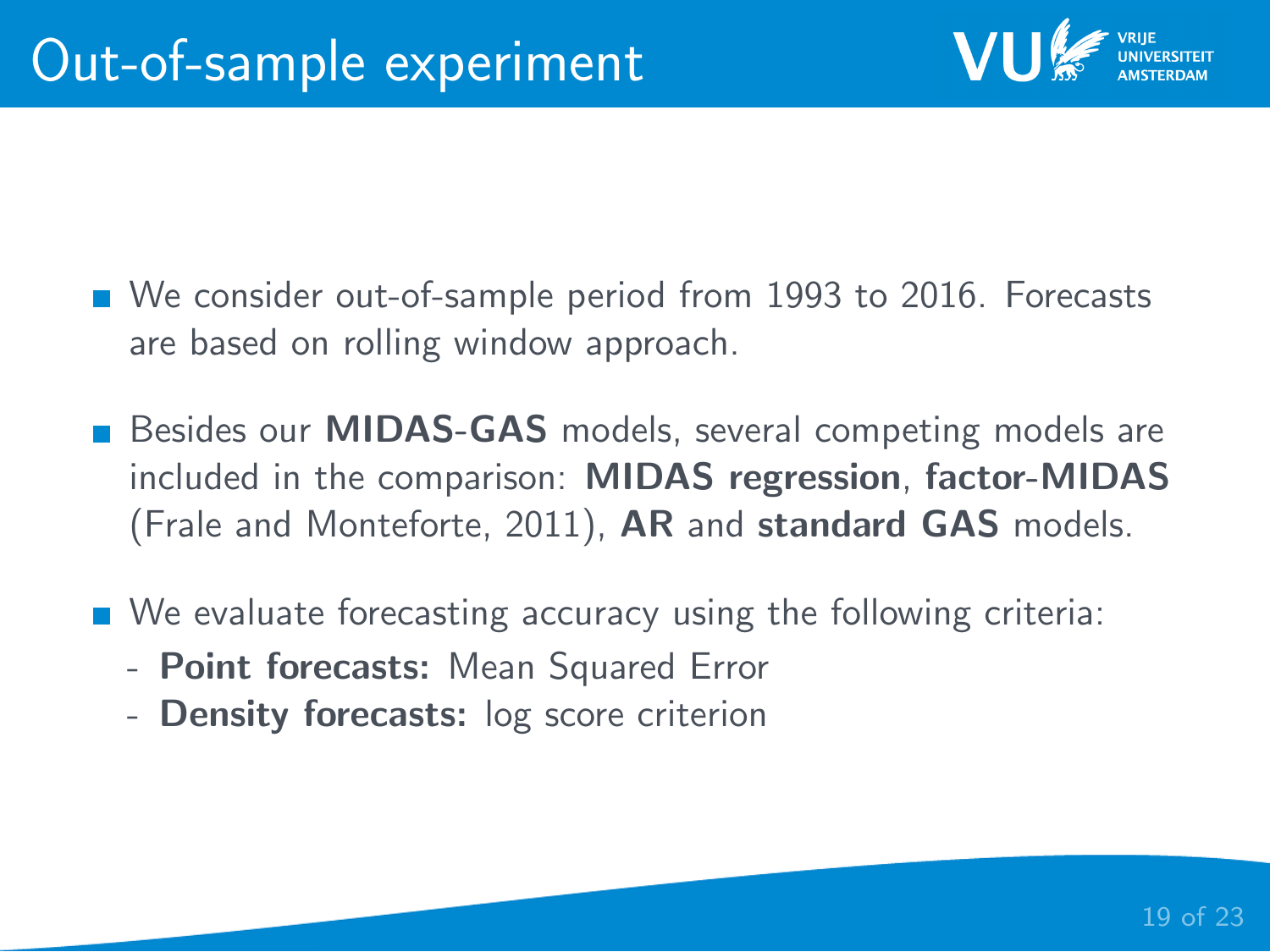## Point forecasts



|                   | Mean squared error ratio |       |         |       |       |       |  |  |
|-------------------|--------------------------|-------|---------|-------|-------|-------|--|--|
|                   | $h=1$                    | $h=2$ | $h = 3$ | $h=4$ | $h=5$ | $h=6$ |  |  |
| t-MIDAS-GASg      | 1.00                     | 1.00  | 1.00    | 1.00  | 1.00  | 1.00  |  |  |
| t-MIDAS-GAS       | 1.03                     | 1.00  | 1.02    | 1.04  | 1.05  | 1.02  |  |  |
| MIDAS-GASg        | 1.02                     | 0.99  | 1.01    | 0.95  | 0.96  | 0.95  |  |  |
| MIDAS-GAS         | 1.00                     | 1.00  | 1.07    | 1.03  | 1.01  | 1.01  |  |  |
| $t$ -MIDAS $(2)$  | 0.99                     | 1.13  | 1.14    | 1.07  | 1.11  | 1.15  |  |  |
| $t$ -MIDAS $g(2)$ | 0.96                     | 1.05  | 1.10    | 1.02  | 1.04  | 1.09  |  |  |
| MIDAS(2)          | 0.99                     | 1.13  | 1.13    | 1.06  | 1.10  | 1.13  |  |  |
| MIDASg(2)         | 0.98                     | 1.12  | 1.13    | 1.04  | 1.06  | 1.09  |  |  |
| $t-AR(2)$         | 1.03                     | 1.12  | 1.13    | 1.03  | 1.16  | 1.14  |  |  |
| $t-ARg(2)$        | 1.06                     | 1.09  | 1.10    | 1.03  | 1.14  | 1.14  |  |  |
| AR(2)             | 1.00                     | 1.10  | 1.09    | 1.02  | 1.12  | 1.14  |  |  |
| $\text{ARg}(2)$   | 0.98                     | 1.09  | 1.08    | 1.00  | 1.12  | 1.13  |  |  |
| <b>fMIDAS</b>     | 1.00                     | 1.11  | 1.07    | 1.03  | 1.01  | 1.01  |  |  |

Table: The benchmark model is t-MIDAS-GASg.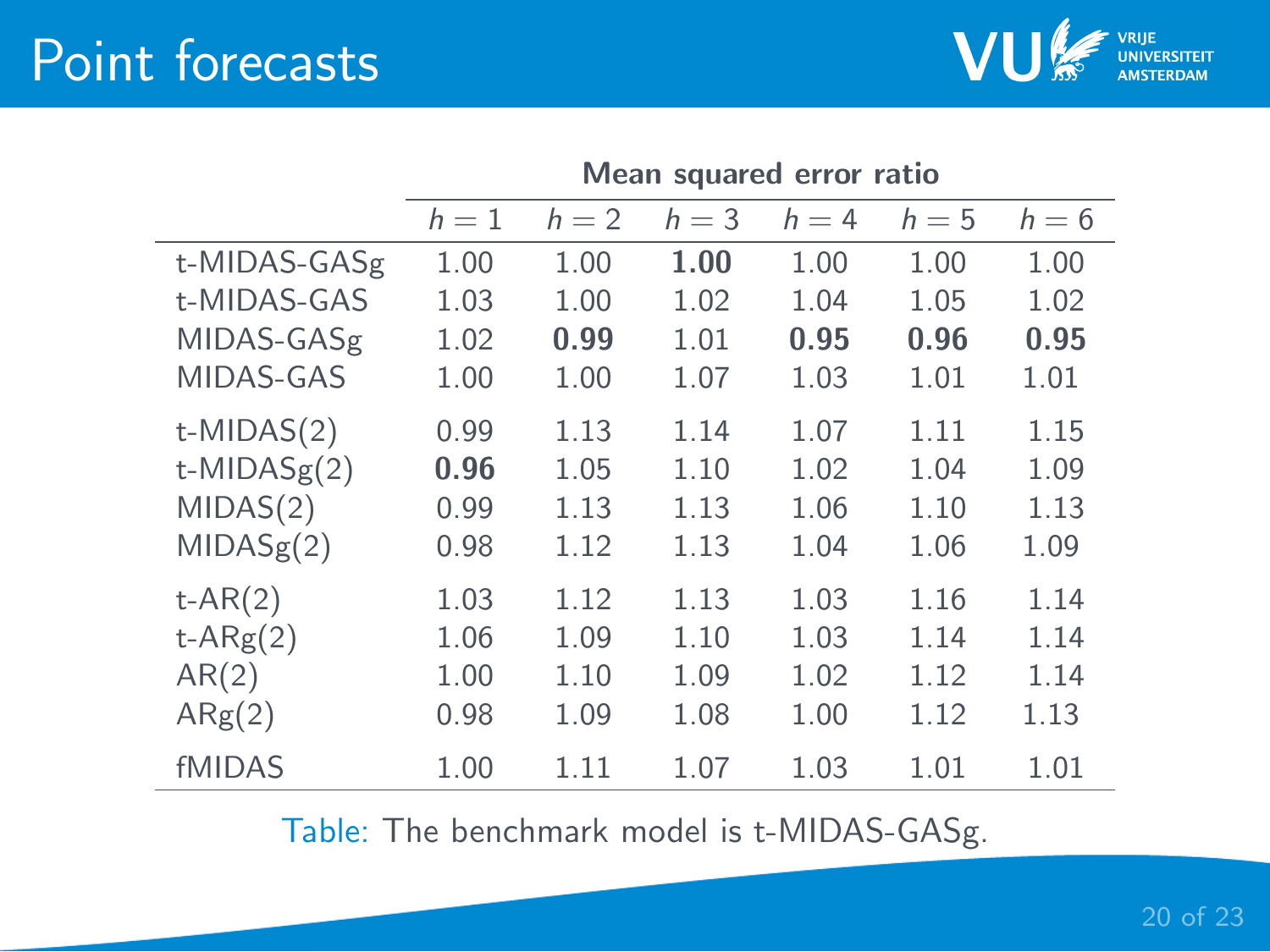

|                   | Log score criterion |          |          |          |          |          |  |  |
|-------------------|---------------------|----------|----------|----------|----------|----------|--|--|
|                   | $h=1$               | $h=2$    | $h = 3$  | $h = 4$  | $h=5$    | $h = 6$  |  |  |
| t-MIDAS-GASg      | $-1.422$            | $-1.546$ | $-1.482$ | $-1.612$ | $-1.593$ | $-1.579$ |  |  |
| t-MIDAS-GAS       | $-1.411$            | $-1.563$ | $-1.548$ | $-1.636$ | $-1.620$ | $-1.669$ |  |  |
| MIDAS-GASg        | $-2.230$            | $-2.185$ | $-2.181$ | $-2.196$ | $-2.195$ | $-2.120$ |  |  |
| MIDAS-GAS         | $-2.218$            | $-2.260$ | $-2.212$ | $-2.242$ | $-2.222$ | $-2.208$ |  |  |
| $t$ -MIDAS $(2)$  | $-1.760$            | $-1.859$ | $-2.016$ | $-2.041$ | $-1.983$ | $-1.861$ |  |  |
| $t$ -MIDAS $g(2)$ | $-1.977$            | $-2.118$ | $-1.815$ | $-1.940$ | $-2.095$ | $-1.837$ |  |  |
| MIDAS(2)          | $-2.301$            | $-2.278$ | $-2.340$ | $-2.321$ | $-2.312$ | $-2.321$ |  |  |
| MIDASg(2)         | $-2.219$            | $-2.246$ | $-2.254$ | $-2.248$ | $-2.245$ | $-2.260$ |  |  |
| $t-AR(2)$         | $-1.766$            | $-2.128$ | $-2.199$ | $-1.939$ | $-1.884$ | $-2.325$ |  |  |
| $t-ARg(2)$        | $-1.777$            | $-1.946$ | $-2.121$ | $-1.877$ | $-1.829$ | $-1.899$ |  |  |
| AR(2)             | $-2.281$            | $-2.241$ | $-2.356$ | $-2.433$ | $-2.257$ | $-2.224$ |  |  |
| $\text{ARg}(2)$   | $-2.174$            | $-2.180$ | $-2.263$ | $-2.409$ | $-2.160$ | $-2.183$ |  |  |
| <b>fMIDAS</b>     | $-2.217$            | $-2.260$ | $-2.312$ | $-2.300$ | $-2.282$ | $-2.297$ |  |  |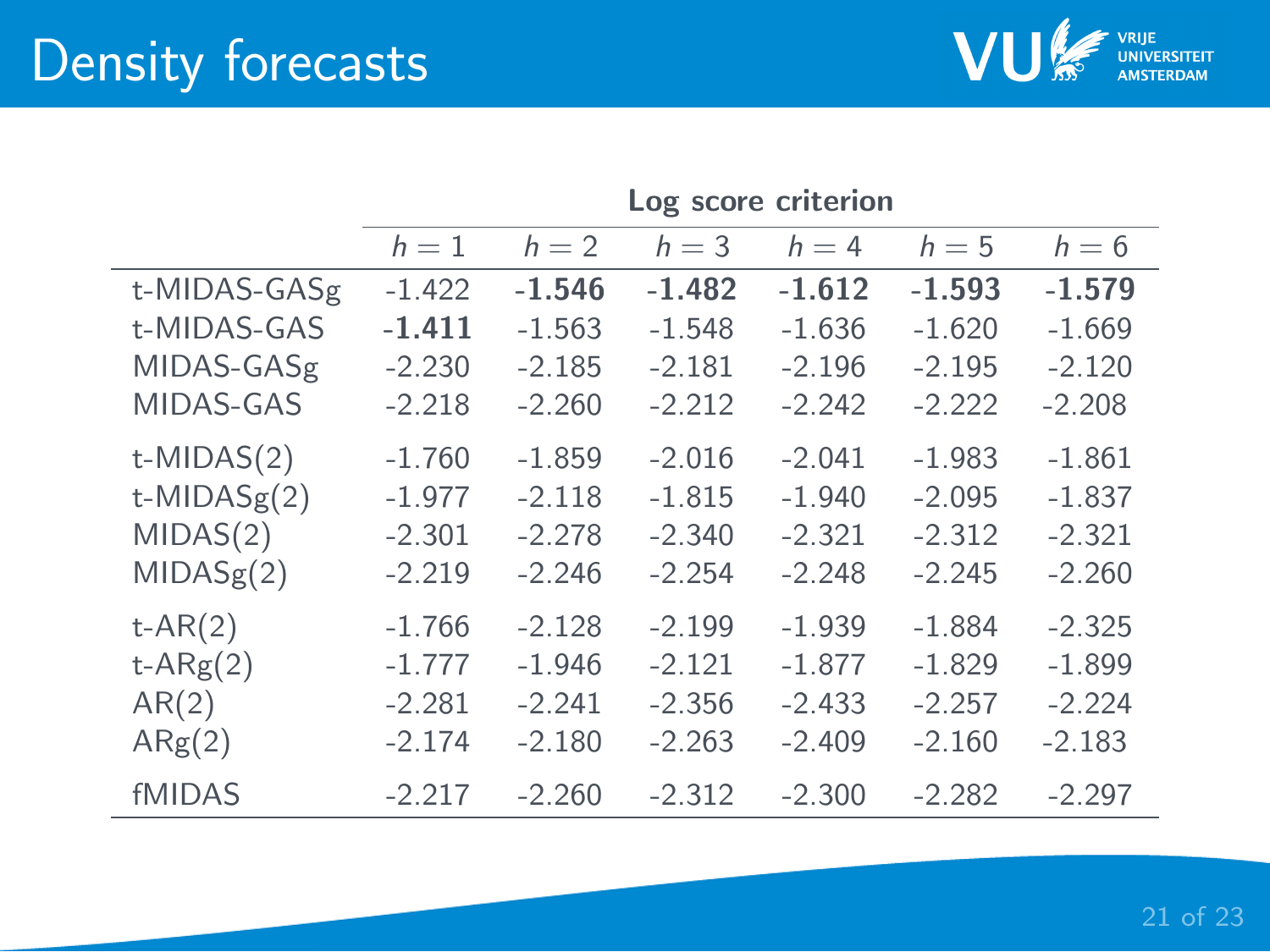

- We have introduced a novel GAS filter with MIDAS weighting scheme for forecasting economic variables.
- The proposed approach is easy-to-implement and very flexible. It can account for heavy tails as well as heteroscedasticity.
- Forecasting results are promising. The MIDAS-GAS filter outperforms standard competing models in forecasting quarterly headline inflation using daily federal funds rates.